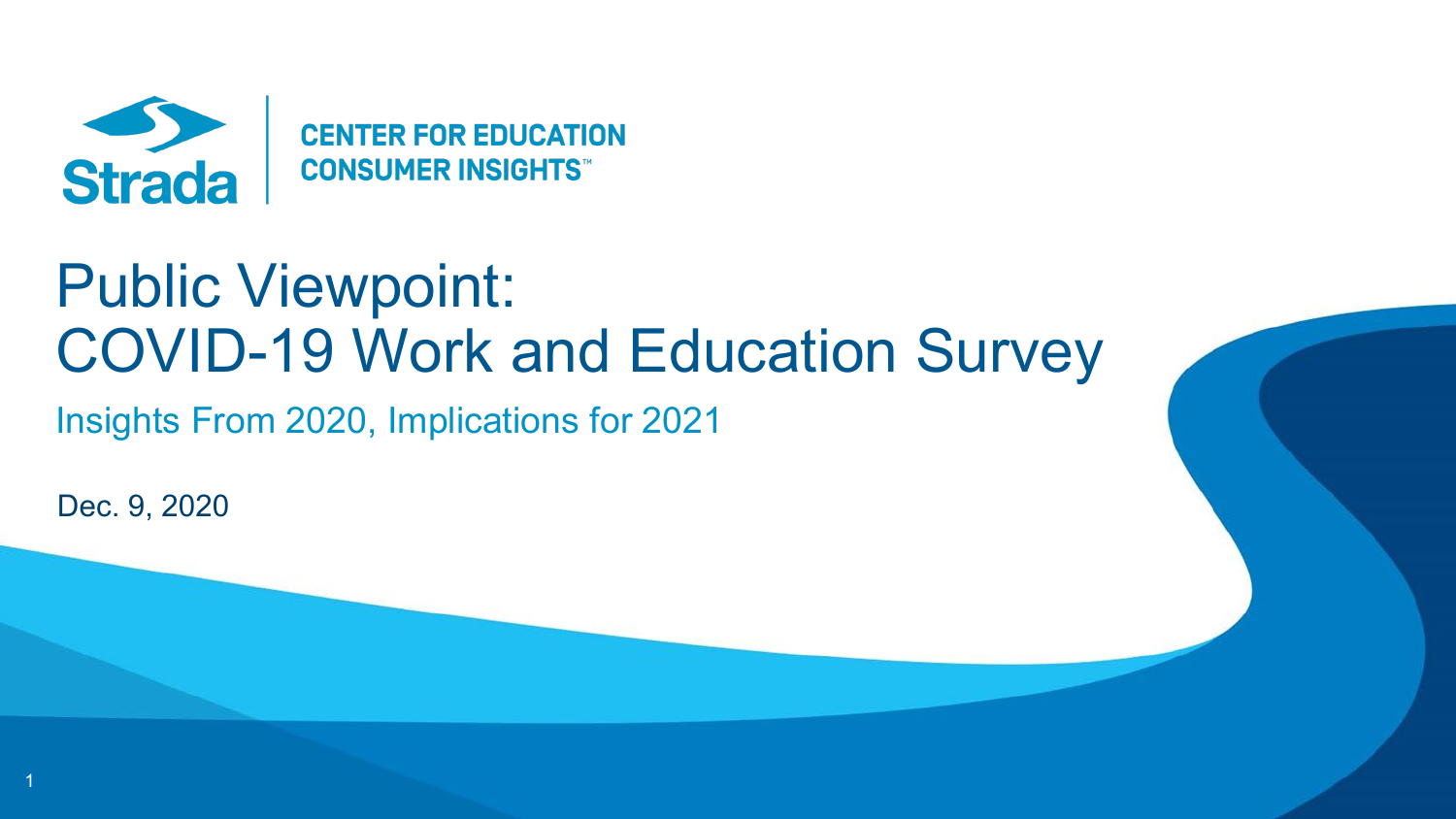#### If they lost a job, 35% of Americans believe they would need more education or training

If I were to lose my job because of coronavirus (COVID-19) events, I will need additional education or training to find another job with the same wages or income.



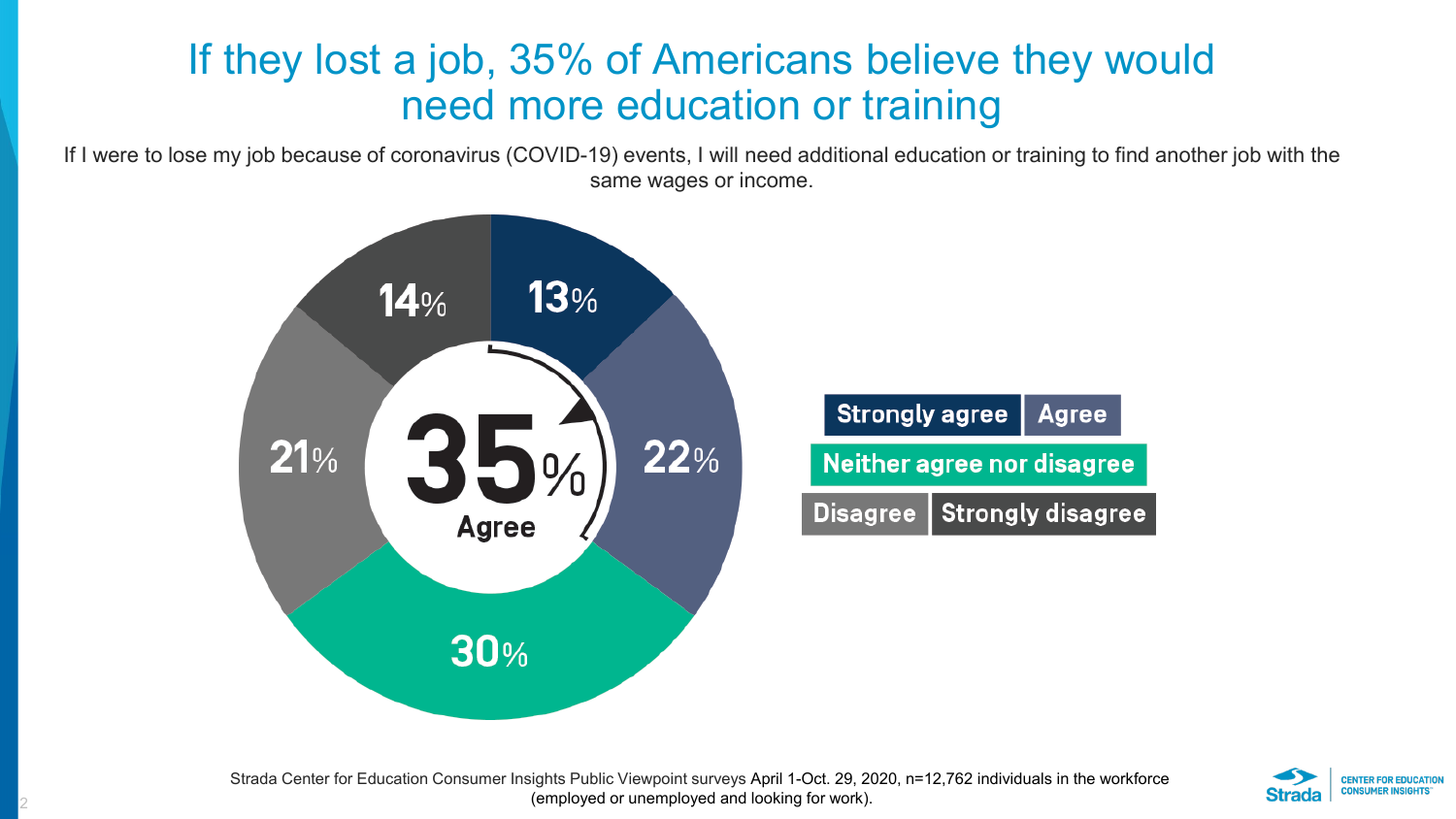#### Self-doubt is a major barrier for half of Americans when it comes to pursuing education and training

How challenging would each of the following be for you personally in pursuing education and training?





Strada Center for Education Consumer Insights Public Viewpoint surveys, May 20-June 25. Base: Americans ages 18-64, n=3,241.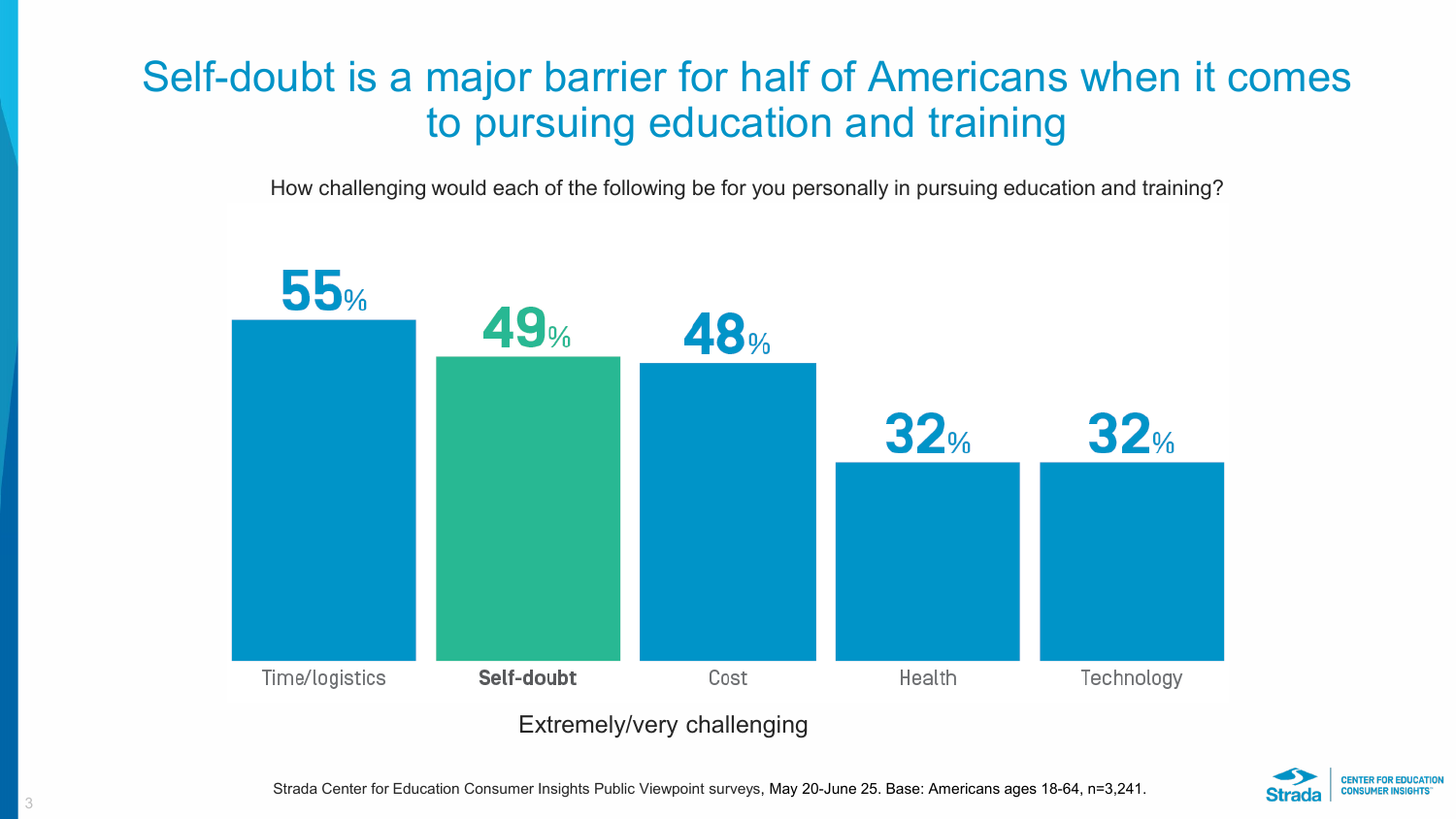### Black Americans and Latinos intend to enroll in education and training programs at higher rates than white Americans

Thinking about the future, please indicate if and when you are likely to enroll in courses or training.



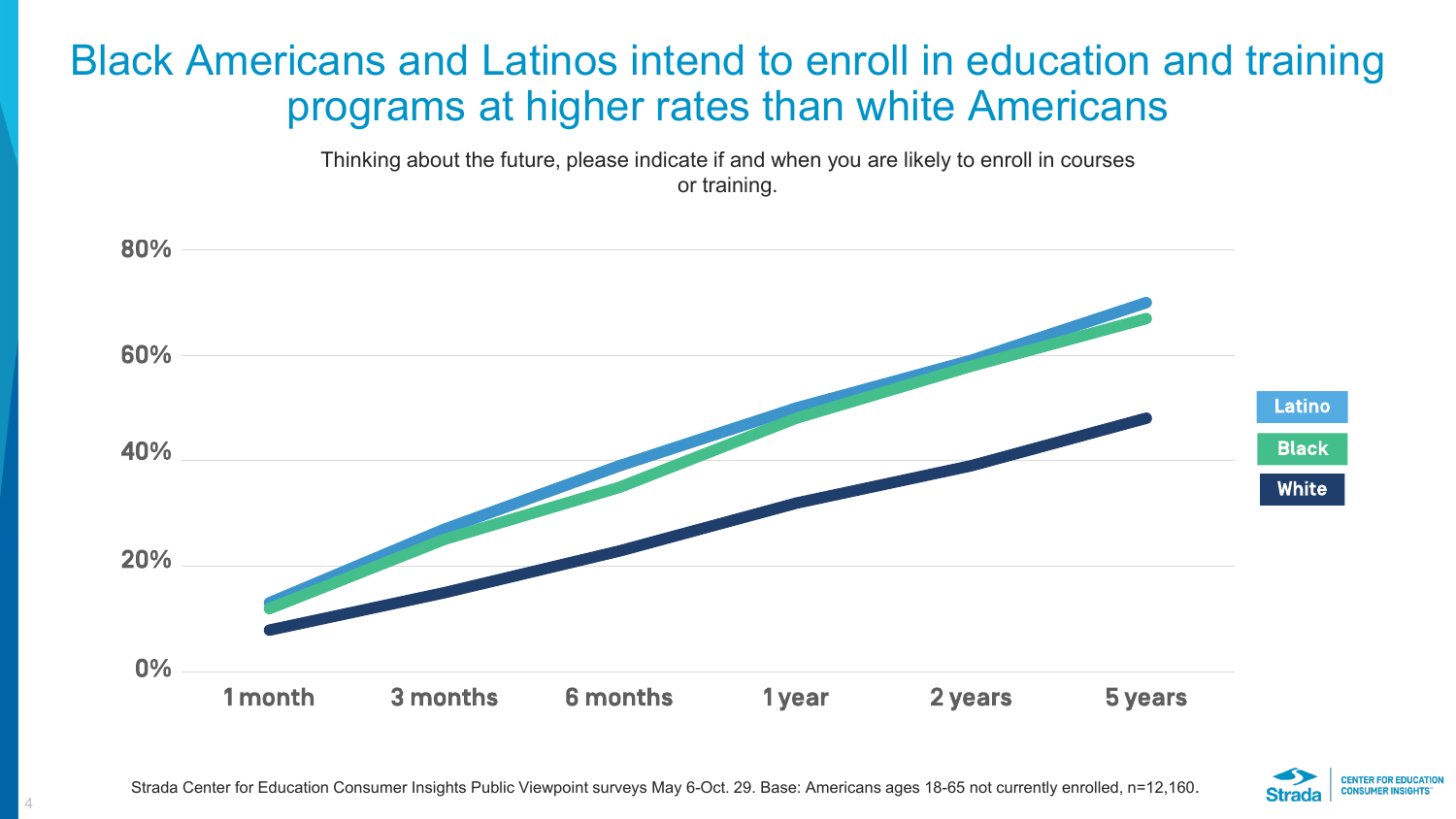#### When students have the support to connect their education to a career, they are more likely to say their education will be worth the cost



#### HOW WOULD YOU RATE YOUR COLLEGE OR UNIVERSITY'S SUPPORT FOR HELPING STUDENTS CONNECT THEIR EDUCATION TO A MEANINGFUL CAREER?



Strada-College Pulse survey, Sept. 10-25. Base: current college students enrolled at four-year institutions, n=3,887.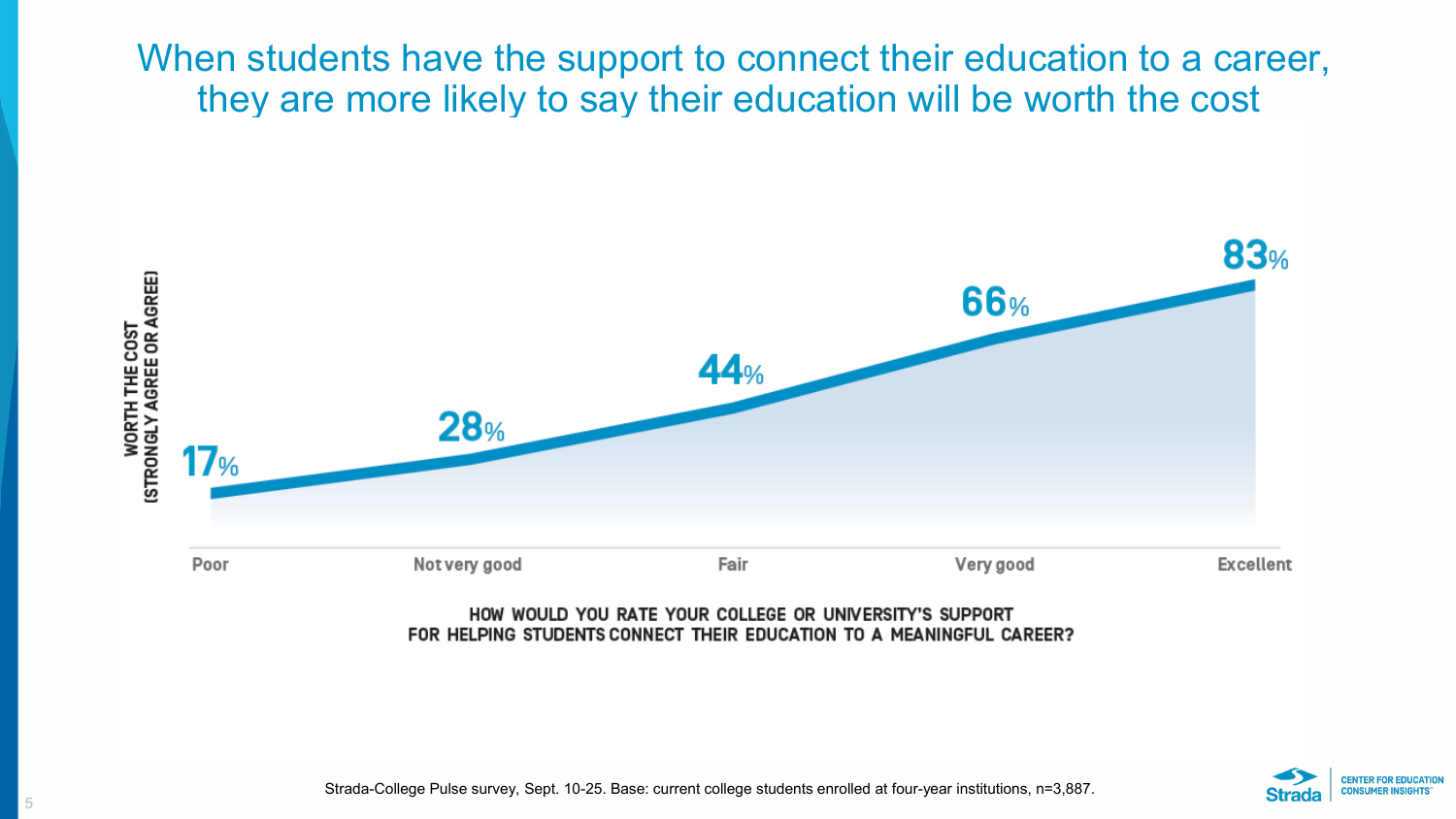#### Confidence in the value of education has fallen among aspiring adults





Online survey with Heart+Mind Strategies Aug.-Sept. 2019. Base: Americans ages 25-44 with no postsecondary degree or credential who are considering enrolling in education, n=1,007. Strada Center for Education Consumer Insights Public Viewpoint surveys, June10-Oct. 15, 2020. Base: adults without degrees ages 25-44 who are considering enrolling in education, n=206.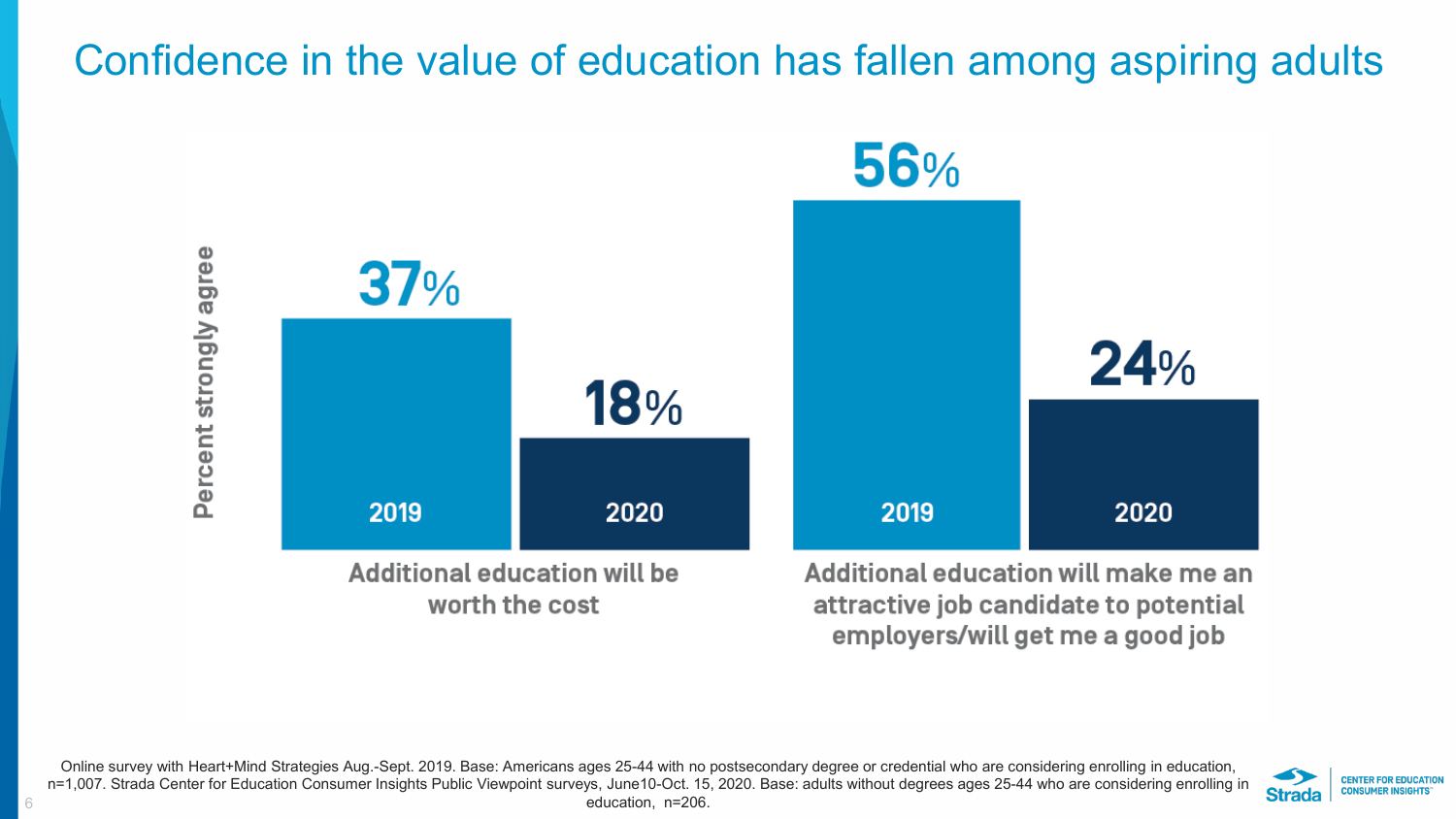#### Since the onset of the pandemic, Americans have expressed a consistent preference for **nondegree** and **skills training** options

Preferred education option (six months)





Strada Center for Education Consumer Insights Public Viewpoint surveys, April 15-Oct. 29. Base: adults ages 18 and older, n=8,911. \*Courses for skills training or personal development. \*\*Certificate, certification, or license.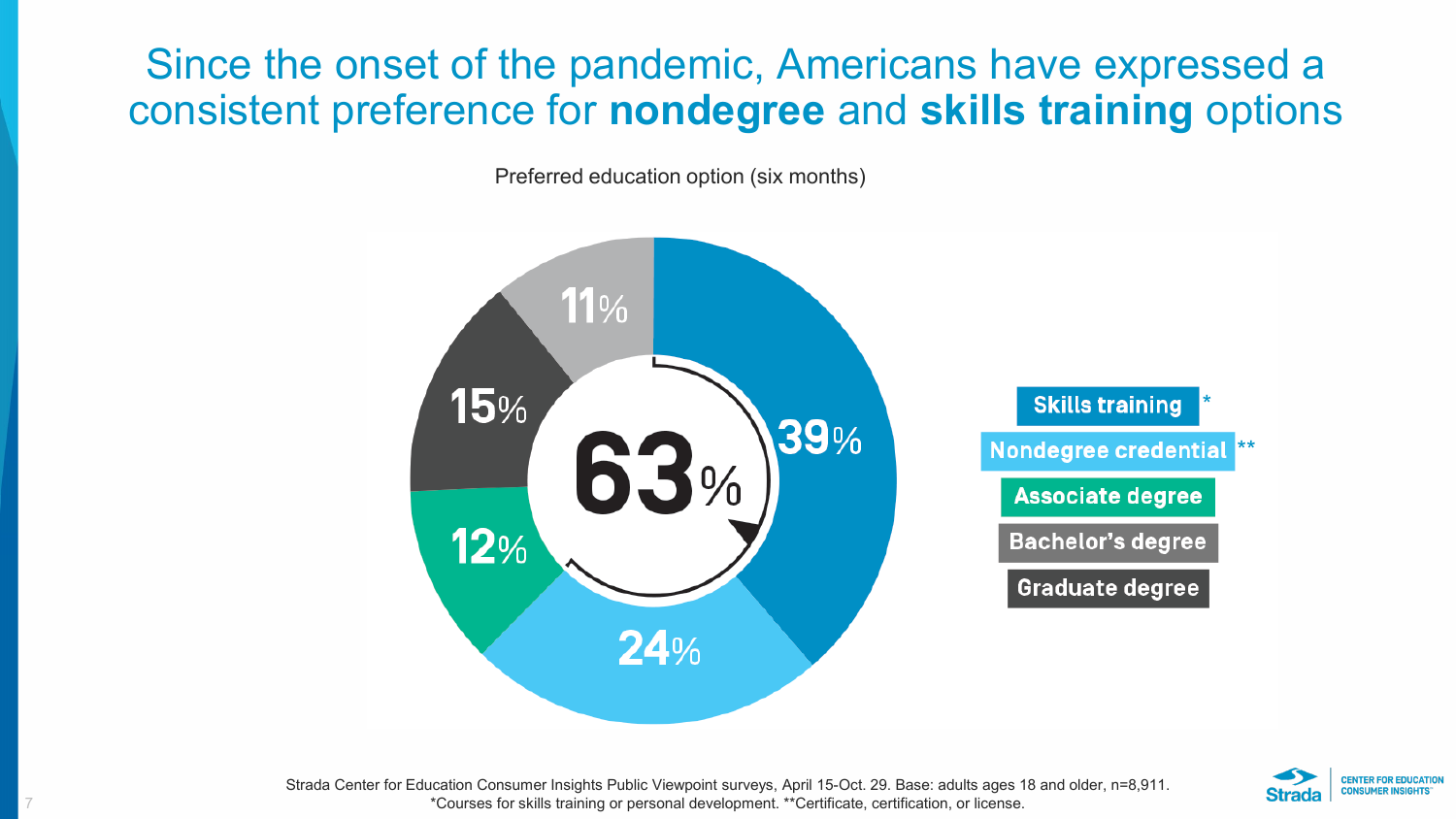#### Three in 10 Americans would prefer an online-only option *even if* COVID-19 were not a threat





Strada Center for Education Consumer Insights Public Viewpoint surveys, July 8-9. Base: adults 18 and older, n=1,009. Note: Percentages may not sum to 100 percent because of rounding.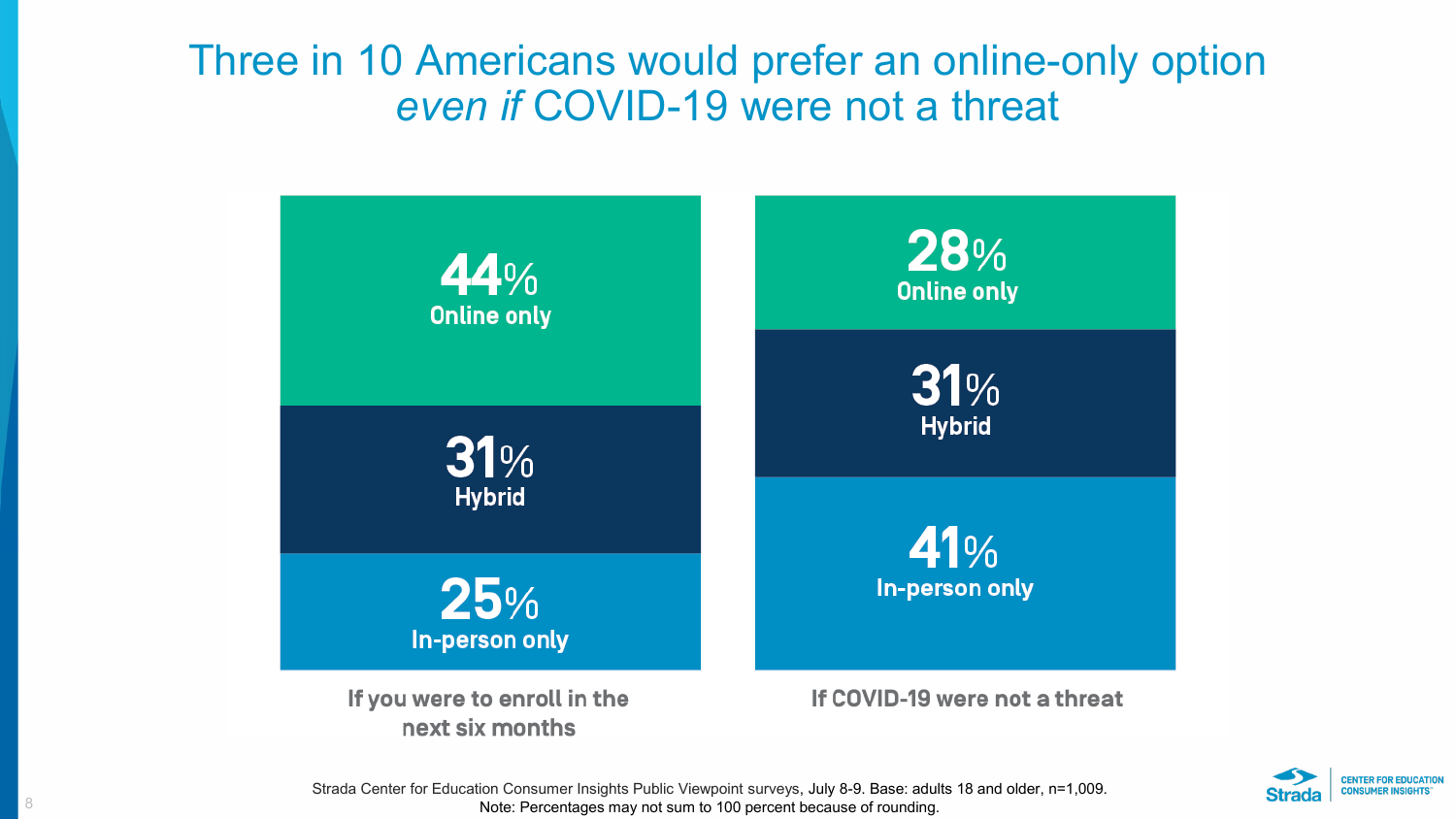## Learn more at StradaEducation.org/PublicViewpoint or email consumervoice@stradaeducation.org